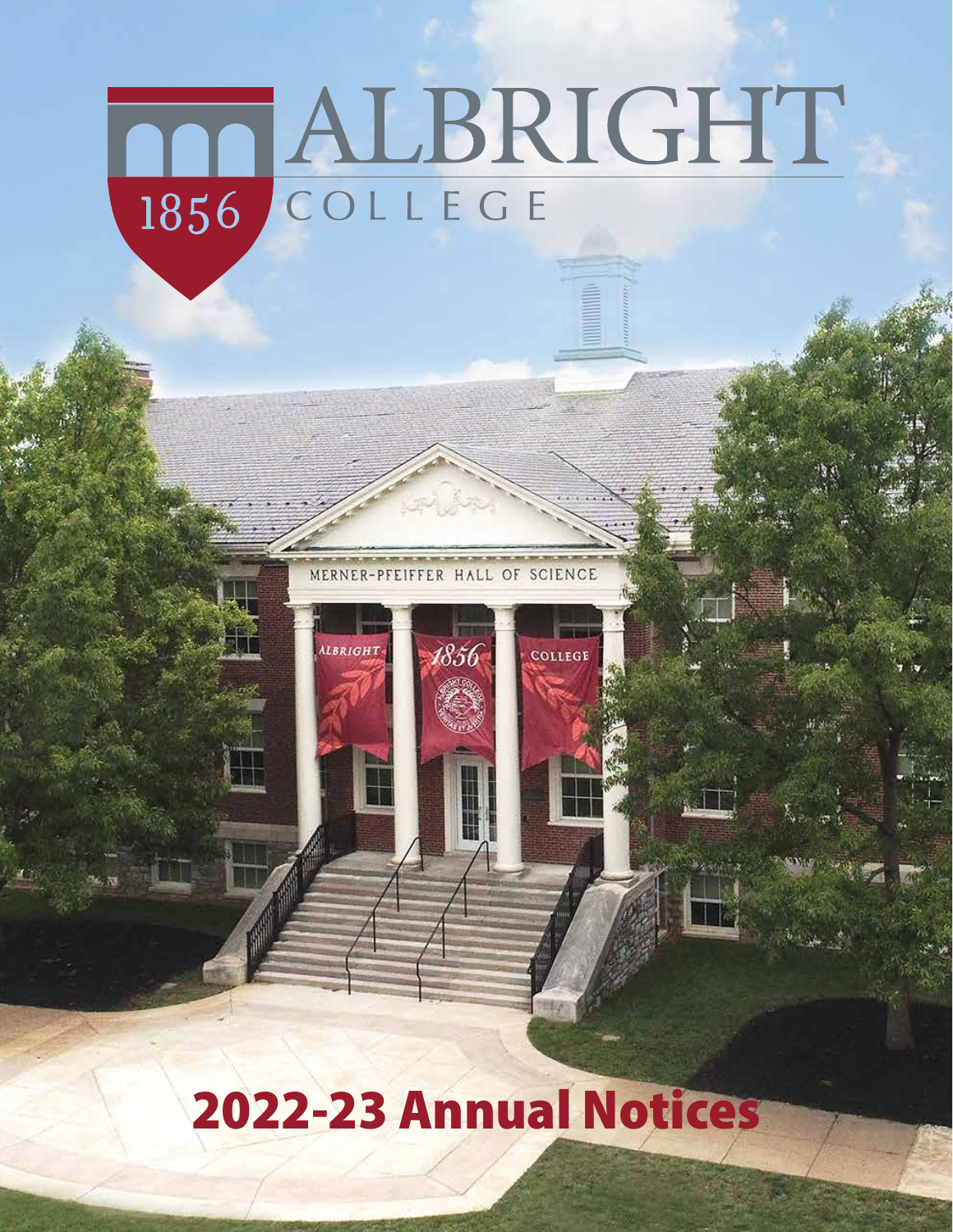## LBRIGHT COLLEGE 1856

## **Contents**

| <b>Special Enrollment Rights</b>                                                                      | $\overline{3}$          |
|-------------------------------------------------------------------------------------------------------|-------------------------|
| <b>WHCRA Enrollment Notice</b>                                                                        | $\overline{\mathbf{3}}$ |
| <b>Notice of Availability of Notice of Privacy Practices</b>                                          | $\overline{\mathbf{3}}$ |
| <b>Premium Assistance Under Medicaid and the</b><br><b>Children's Health Insurance Program (CHIP)</b> |                         |
| <b>Medicare Part D Creditable Coverage Disclosure Notice</b>                                          |                         |
| <b>Newborns' and Mothers' Health Protection Act</b>                                                   |                         |

### **2022-23 Insurance Information**

Enclosed in this document are notices regarding your rights under Albright College. If you have any questions, please contact Manning Smith, at (610) 921-7629 or wsmith@albright.edu.

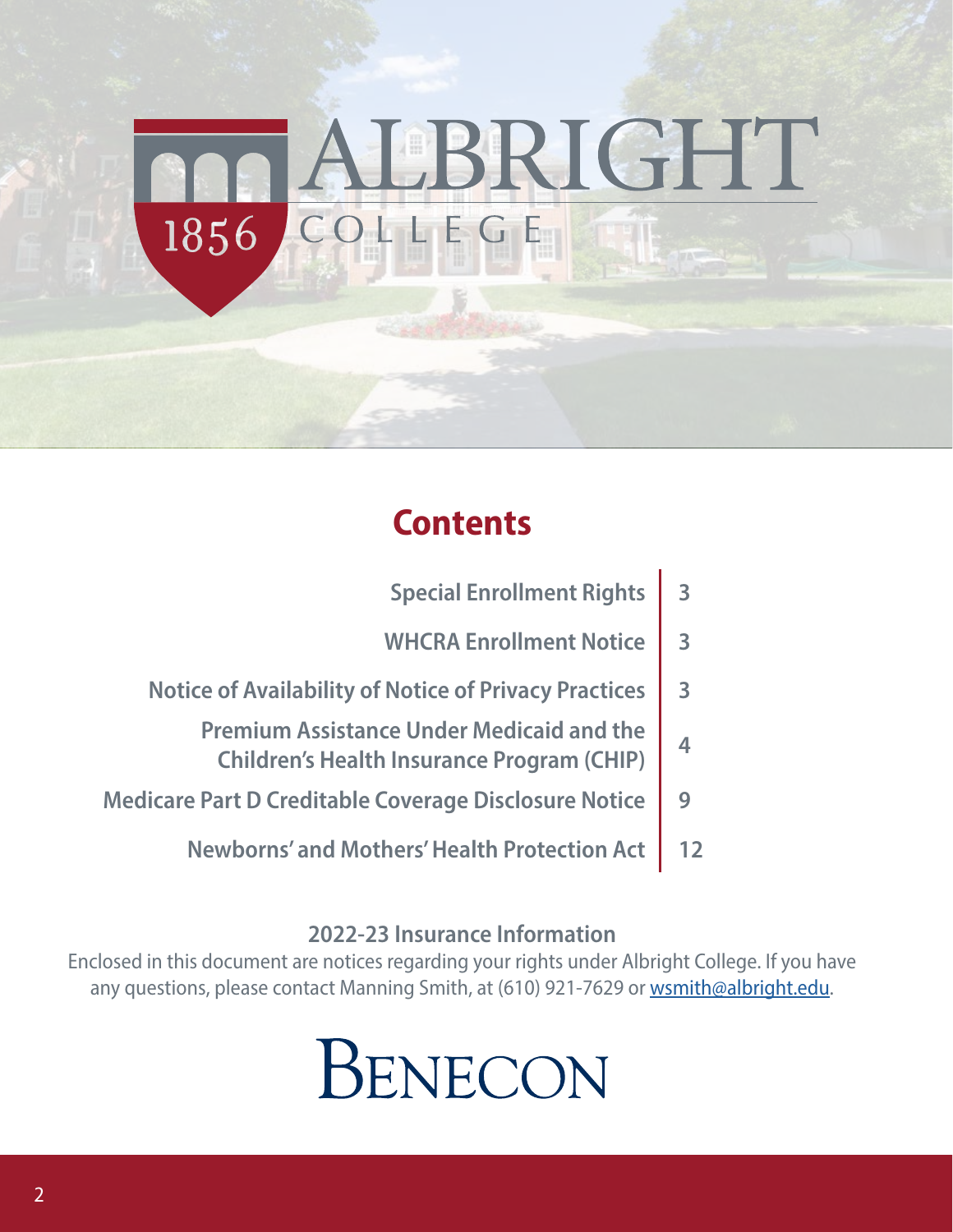

### **Special Enrollment Rights**

If you are declining enrollment for yourself or your dependents (including your spouse) because of other health insurance coverage, you may in the future be able to enroll yourself or your dependents in this plan, provided that you request enrollment within 30 days after your coverage ends. In addition, if you have a new dependent as a result of marriage, birth, adoption, or placement for adoption, you may be able to enroll yourself and your dependents, provided that you request enrollment within 30 days after the marriage, birth, adoption, or placement for adoption.

### **WHCRA Enrollment Notice**

If you have had or are going to have a mastectomy, you may be entitled to certain benefits under the Women's Health and Cancer Rights Act of 1998 (WHCRA). For individuals receiving mastectomy-related benefits, coverage will be provided in a manner determined in consultation with the attending physician and the patient, for:

- All stages of reconstruction of the breast on which mastectomy was performed;
- Surgery/reconstruction of other breast to produce a symmetrical appearance;
- Prostheses; and
- Treatment of physical complications of the mastectomy, including lymphedema.

These benefits will be provided subject to the same deductibles and coinsurance applicable to other medical and surgical benefits provided under the Albright College Health Plan.

If you would like more information on WHCRA benefits, please call your Plan Administrator, Manning Smith at (610) 921-7629 or email wsmith@albright.edu.

### **Notice of Availability of Notice of Privacy Practices**

Group health plans and health insurance issuers generally may not, under Federal law, restrict benefits for any hospital length of stay in connection with childbirth for the mother or newborn child to less than 48 hours following a vaginal delivery, or less than 96 hours following a cesarean section. However, Federal law generally does not prohibit the mother's or newborn's attending provider, after consulting with the mother, from discharging the mother or her newborn earlier than 48 hours (or 96 hours as applicable). In any case, plans and issuers may not, under Federal law, require that a provider obtain authorization from the plan or the issuer for prescribing a length of stay not in excess of 48 hours (or 96 hours).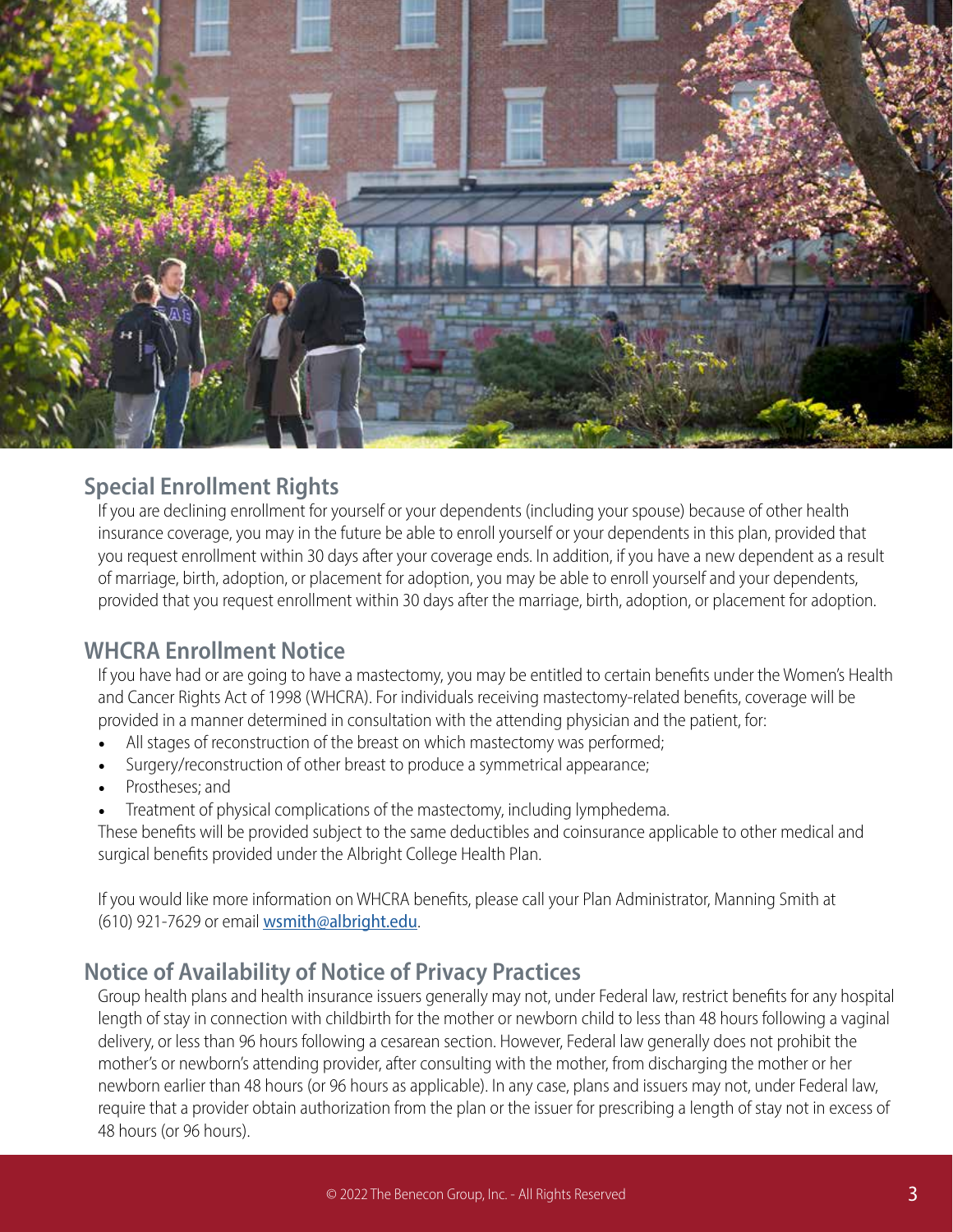

### **Premium Assistance Under Medicaid and the Children's Health Insurance Program (CHIP)**

If you or your children are eligible for Medicaid or CHIP and you're eligible for health coverage from your employer, your state may have a premium assistance program that can help pay for coverage, using funds from their Medicaid or CHIP programs. If you or your children aren't eligible for Medicaid or CHIP, you won't be eligible for these premium assistance programs but you may be able to buy individual insurance coverage through the Health Insurance Marketplace. For more information, visit www.healthcare.gov.

If you or your dependents are already enrolled in Medicaid or CHIP and you live in a State listed below, contact your State Medicaid or CHIP office to find out if premium assistance is available.

If you or your dependents are NOT currently enrolled in Medicaid or CHIP, and you think you or any of your dependents might be eligible for either of these programs, contact your State Medicaid or CHIP office or dial 1-877-KIDS NOW or www.insurekidsnow.gov to find out how to apply. If you qualify, ask your state if it has a program that might help you pay the premiums for an employer-sponsored plan.

If you or your dependents are eligible for premium assistance under Medicaid or CHIP, as well as eligible under your employer plan, your employer must allow you to enroll in your employer plan if you aren't already enrolled. This is called a "special enrollment" opportunity, and you must request coverage within 60 days of being determined eligible for premium assistance. If you have questions about enrolling in your employer plan, contact the Department of Labor at www.askebsa.dol.gov or call 1-866-444-EBSA (3272).

If you live in one of the following states, you may be eligible for assistance paying your employer health plan premiums. The following list of states is current as of January 31, 2022. Contact your State for more information on eligibility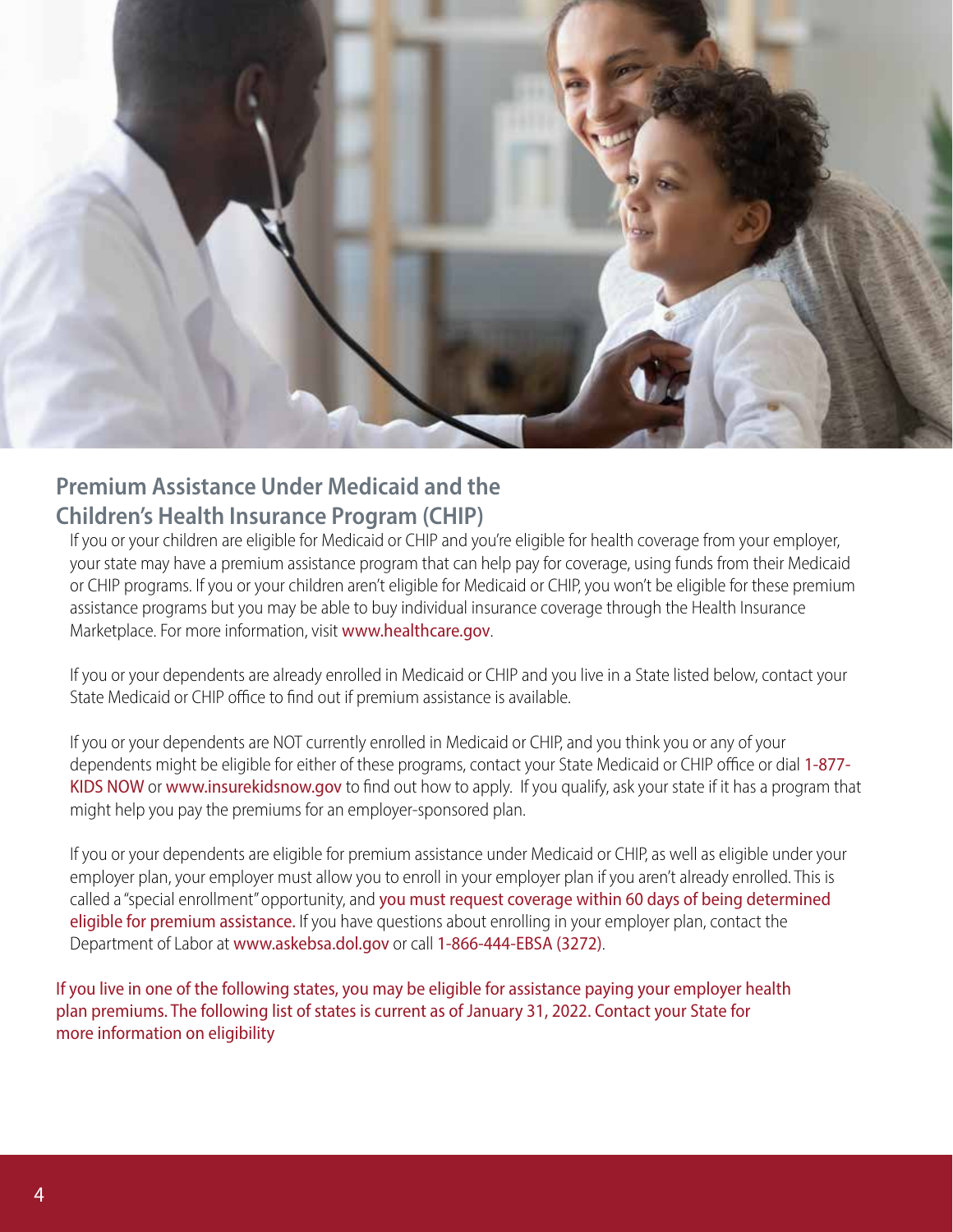| <b>ALABAMA - Medicaid</b>                    |                                                                                                           |  |
|----------------------------------------------|-----------------------------------------------------------------------------------------------------------|--|
| Website:                                     | http://myalhipp.com/                                                                                      |  |
| Phone:                                       | 1-855-692-5447                                                                                            |  |
|                                              | <b>ALASKA - Medicaid</b>                                                                                  |  |
|                                              | The AK Health Insurance Premium Payment Program                                                           |  |
| Website:                                     | http://myakhipp.com/                                                                                      |  |
| Phone:                                       | 1-866-251-4861                                                                                            |  |
|                                              | Email: Customer Service@MyAKHIPP.com                                                                      |  |
|                                              | Medicaid Eligibility: http://dhss.alaska.gov/dpa/Pages/medicaid/default.aspx                              |  |
|                                              | <b>ARKANSAS - Medicaid</b>                                                                                |  |
| Website:                                     | http://myarhipp.com/                                                                                      |  |
| Phone:                                       | 1-855-MyARHIPP (855-692-7447)                                                                             |  |
|                                              | <b>CALIFORNIA - Medicaid</b>                                                                              |  |
|                                              | Health Insurance Premium Payment (HIPP) Program                                                           |  |
| Website:                                     | http://dhcs.ca.gov/hipp                                                                                   |  |
| Phone:                                       | 916-445-8322                                                                                              |  |
| Fax:                                         | 916-440-5676                                                                                              |  |
| Email:                                       | hipp@dhcs.ca.gov                                                                                          |  |
|                                              | COLORADO - Health First Colorado (Colorado's Medicaid Program) & Child Health Plan Plus (CHP+)            |  |
|                                              | Health First Colorado Website: https://www.healthfirstcolorado.com/                                       |  |
| Health First Colorado Member Contact Center: | 1-800-221-3943/ State Relay 711                                                                           |  |
| $CHP+$ :                                     | https://www.colorado.gov/pacific/hcpf/child-healthplan-plus                                               |  |
|                                              | CHP+ Customer Service: 1-800-359-1991/ State Relay 711                                                    |  |
|                                              | Health Insurance Buy-In Program (HIBI): https://www.colorado.gov/pacific/hcpf/healthinsurance-buy-program |  |
| <b>HIBI Customer Service:</b>                | 1-855-692-6442                                                                                            |  |
|                                              | <b>FLORIDA - Medicaid</b>                                                                                 |  |
| Website:                                     | https://www.flmedicaidtplrecovery.com/flmedicaidtplrecovery.com/hipp/index.html                           |  |
| Phone:                                       | 1-877-357-3268                                                                                            |  |
|                                              | <b>GEORGIA - Medicaid</b>                                                                                 |  |
|                                              | A HIPP Website: https://medicaid.georgia.gov/health-insurance-premium-payment-program-hipp                |  |
|                                              | Phone: 678-564-1162, Press 1                                                                              |  |
| <b>GA CHIPRA Website:</b>                    | https://medicaid.georgia.gov/programs/third-party-liability/childrens-health-insur-                       |  |
|                                              | ance-program-reauthorization- act-2009-chipra                                                             |  |
| Phone:                                       | (678) 564-1162, Press 2                                                                                   |  |
|                                              | <b>INDIANA - Medicaid</b>                                                                                 |  |
|                                              | Healthy Indiana Plan for low-income adults 19-64                                                          |  |
| Website:                                     | http://www.in.gov/fssa/hip/                                                                               |  |
| Phone:                                       | 1-877-438-4479                                                                                            |  |
|                                              | All other Medicaid                                                                                        |  |
| Website:                                     | https://www.in.gov/medicaid/                                                                              |  |
| Phone:                                       | 1-800-457-4584                                                                                            |  |
| <b>IOWA</b> – Medicaid and CHIP (Hawki)      |                                                                                                           |  |
| <b>Medicaid Website:</b>                     | https://dhs.iowa.gov/ime/members                                                                          |  |
| <b>Medicaid Phone:</b>                       | 1-800-338-8366                                                                                            |  |
| Hawki Website:                               | http://dhs.iowa.gov/Hawki                                                                                 |  |
| Hawki Phone:                                 | 1-800-257-8563                                                                                            |  |
| HIPP Website:                                | https://dhs.iowa.gov/ime/members/medicaid-a-to-z/hipp                                                     |  |
| <b>HIPP Phone:</b>                           | 1-888-346-9562                                                                                            |  |
|                                              | <b>KANSAS - Medicaid</b>                                                                                  |  |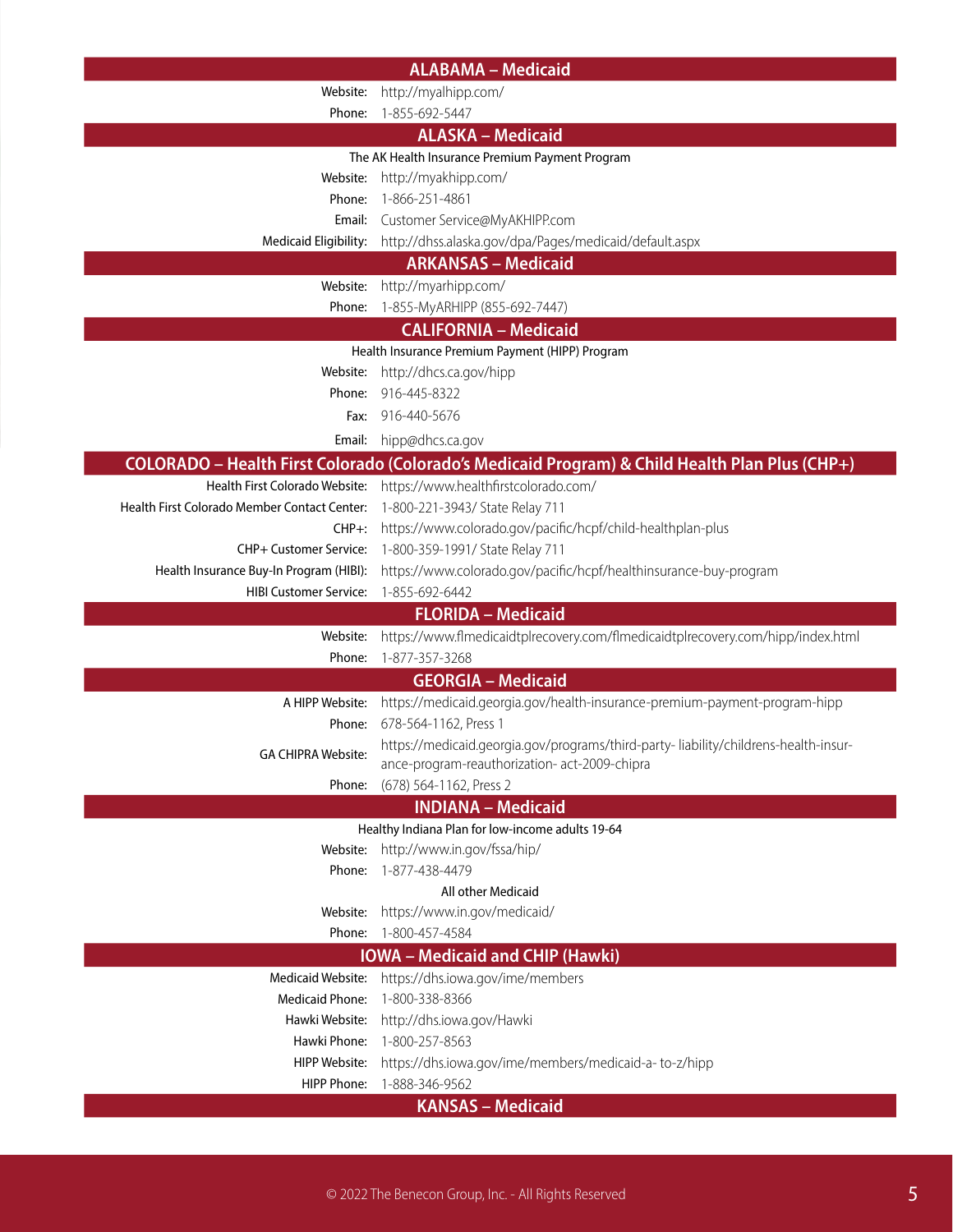|                                                                                    | Website: https://www.kancare.ks.gov/                                             |
|------------------------------------------------------------------------------------|----------------------------------------------------------------------------------|
| Phone:                                                                             | 1-800-792-4884                                                                   |
|                                                                                    | <b>KENTUCKY - Medicaid</b>                                                       |
| Kentucky Integrated Health Insurance Premium<br>Payment Program (KI-HIPP) Website: | https://chfs.ky.gov/agencies/dms/member/Pages/kihipp.aspx                        |
| Phone:                                                                             | 1-855-459-6328                                                                   |
| Email:                                                                             | KIHIPP.PROGRAM@ky.gov                                                            |
| KCHIP Website:                                                                     | https://kidshealth.ky.gov/Pages/index.aspx                                       |
| Phone:                                                                             | 1-877-524-4718                                                                   |
| Kentucky Medicaid Website:                                                         | https://chfs.ky.gov                                                              |
|                                                                                    | <b>LOUISIANA - Medicaid</b>                                                      |
| Website:                                                                           | www.medicaid.la.gov or www.ldh.la.gov/lahipp                                     |
| Phone:                                                                             | 1-888-342-6207 (Medicaid hotline) or 1-855-618-5488 (LaHIPP)                     |
|                                                                                    | <b>MAINE - Medicaid</b>                                                          |
|                                                                                    | Enrollment Website: https://www.maine.gov/dhhs/ofi/applications-forms            |
| Phone:                                                                             | 1-800-442-6003                                                                   |
|                                                                                    | TTY: Maine relay 711                                                             |
| Private Health Insurance Premium Web page:                                         | https://www.maine.gov/dhhs/ofi/applications-forms                                |
| Phone:                                                                             | 1-800-977-6740                                                                   |
|                                                                                    | TTY: Maine relay 711                                                             |
|                                                                                    | <b>MASSACHUSETTS - Medicaid and CHIP</b>                                         |
|                                                                                    | Website: https://www.mass.gov/masshealth/pa                                      |
| Phone:                                                                             | 1-800-862-4840                                                                   |
|                                                                                    | <b>MINNESOTA - Medicaid</b>                                                      |
| Website:                                                                           | https://mn.gov/dhs/people-we-serve/children-andfamilies/health-care/health-care- |
|                                                                                    | programs/programs-andservices/other-insurance.jsp                                |
| Phone:                                                                             | 1-800-657-3739                                                                   |
|                                                                                    | <b>MISSOURI - Medicaid</b>                                                       |
| Website:                                                                           | http://www.dss.mo.gov/mhd/participants/pages/hipp.htm                            |
| Phone:                                                                             | 573-751-2005                                                                     |
|                                                                                    | <b>MONTANA - Medicaid</b>                                                        |
| Website:                                                                           | http://dphhs.mt.gov/MontanaHealthcarePrograms/HIPP                               |
|                                                                                    | Phone: 1-800-694-3084                                                            |
|                                                                                    | <b>NEBRASKA - Medicaid</b>                                                       |
| Website:                                                                           | http://www.ACCESSNebraska.ne.gov                                                 |
| Phone:                                                                             | 1-855-632-7633                                                                   |
| Lincoln:<br>Omaha:                                                                 | 402-473-7000<br>402-595-1178                                                     |
|                                                                                    | <b>NEVADA - Medicaid</b>                                                         |
|                                                                                    |                                                                                  |
| Medicaid Website:                                                                  | http://dhcfp.nv.gov                                                              |
| <b>Medicaid Phone:</b>                                                             | 1-800-992-0900                                                                   |
|                                                                                    | <b>NEW HAMPSHIRE - Medicaid</b>                                                  |
| Website:                                                                           | https://www.dhhs.nh.gov/oii/hipp.htm                                             |
| Phone:                                                                             | 603-271-5218                                                                     |
| Toll free number for the HIPP program:                                             | 1-800-852-3345, ext 5218                                                         |
|                                                                                    | <b>NEW JERSEY - Medicaid and CHIP</b>                                            |
| <b>Medicaid Website:</b>                                                           | http://www.state.nj.us/humanservices/dmahs/clients/medicaid/                     |
| <b>Medicaid Phone:</b>                                                             | 609-631-2392                                                                     |
| CHIP Website:                                                                      | http://www.njfamilycare.org/index.html                                           |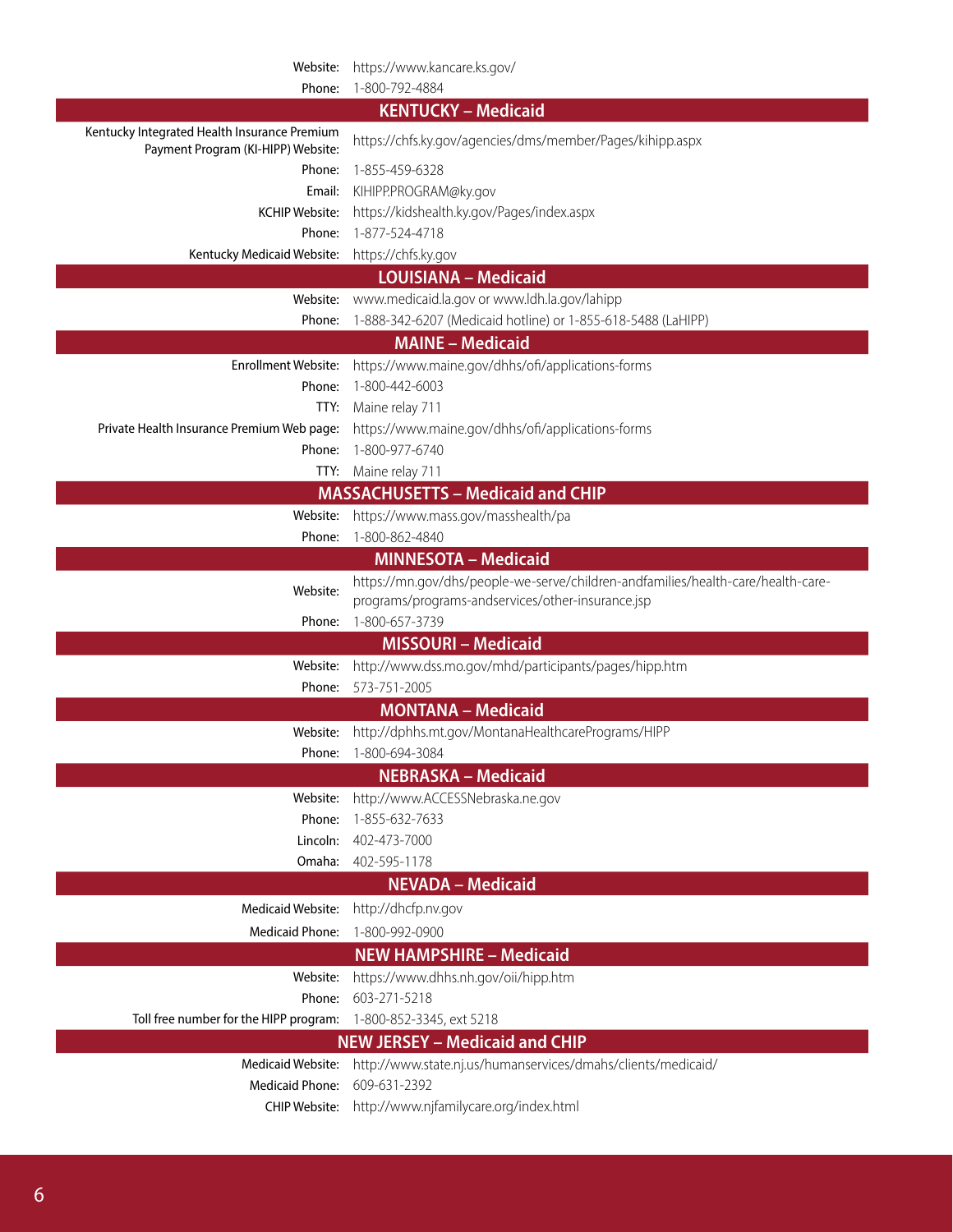|                                     | CHIP Phone: 1-800-701-0710                                         |  |  |
|-------------------------------------|--------------------------------------------------------------------|--|--|
|                                     | <b>NEW YORK - Medicaid</b>                                         |  |  |
| Website:                            | https://www.health.ny.gov/health_care/medicaid/                    |  |  |
| Phone:                              | 1-800-541-2831                                                     |  |  |
|                                     | <b>NORTH CAROLINA - Medicaid</b>                                   |  |  |
| Website:                            | https://medicaid.ncdhhs.gov/                                       |  |  |
|                                     | Phone: 919-855-4100                                                |  |  |
|                                     | <b>NORTH DAKOTA - Medicaid</b>                                     |  |  |
| Website:                            | http://www.nd.gov/dhs/services/medicalserv/medicaid/               |  |  |
|                                     | Phone: 1-844-854-4825                                              |  |  |
| <b>OKLAHOMA - Medicaid and CHIP</b> |                                                                    |  |  |
|                                     | Website: http://www.insureoklahoma.org                             |  |  |
|                                     | Phone: 1-888-365-3742                                              |  |  |
|                                     | <b>OREGON - Medicaid</b>                                           |  |  |
| Website:                            | http://healthcare.oregon.gov/Pages/index.aspx                      |  |  |
|                                     | http://www.oregonhealthcare.gov/index-es.html                      |  |  |
| Phone:                              | 1-800-699-9075                                                     |  |  |
|                                     | <b>PENNSYLVANIA - Medicaid</b>                                     |  |  |
| Website:                            | https://www.dhs.pa.gov/Services/Assistance/Pages/HIPP-Program.aspx |  |  |
| Phone:                              | 1-800-692-7462                                                     |  |  |
|                                     | <b>RHODE ISLAND - Medicaid and CHIP</b>                            |  |  |
|                                     | Website: http://www.eohhs.ri.gov/                                  |  |  |
| Phone:                              | 1-855-697-4347, or 401-462-0311 (Direct RIte Share Line)           |  |  |
|                                     | <b>SOUTH CAROLINA - Medicaid</b>                                   |  |  |
| Website:                            | https://www.scdhhs.gov                                             |  |  |
| Phone:                              | 1-888-549-0820                                                     |  |  |
|                                     | <b>SOUTH DAKOTA - Medicaid</b>                                     |  |  |
| Website:                            | http://dss.sd.gov                                                  |  |  |
|                                     | Phone: 1-888-828-0059                                              |  |  |
|                                     | <b>TEXAS - Medicaid</b>                                            |  |  |
|                                     | Website: http://gethipptexas.com/                                  |  |  |
|                                     | Phone: 1-800-440-0493                                              |  |  |
|                                     | <b>UTAH - Medicaid and CHIP</b>                                    |  |  |
| <b>Medicaid Website:</b>            | https://medicaid.utah.gov/                                         |  |  |
| <b>CHIP Website:</b>                | http://health.utah.gov/chip                                        |  |  |
| Phone:                              | 1-877-543-7669                                                     |  |  |
|                                     | <b>VERMONT-Medicaid</b>                                            |  |  |
| Website:                            | http://www.greenmountaincare.org/                                  |  |  |
| Phone:                              | 1-800-250-8427                                                     |  |  |
|                                     | <b>VIRGINIA - Medicaid and CHIP</b>                                |  |  |
| Website:                            | https://www.coverva.org/en/famis-select                            |  |  |
| Website:                            | https://www.coverva.org/hipp/                                      |  |  |
| <b>Medicaid Phone:</b>              | 1-800-432-5924                                                     |  |  |
| CHIP Phone:                         | 1-800-432-5924                                                     |  |  |
| <b>WASHINGTON - Medicaid</b>        |                                                                    |  |  |
| Website:                            | https://www.hca.wa.gov/                                            |  |  |
| Phone:                              | 1-800-562-3022                                                     |  |  |
|                                     | <b>WEST VIRGINIA - Medicaid and CHIP</b>                           |  |  |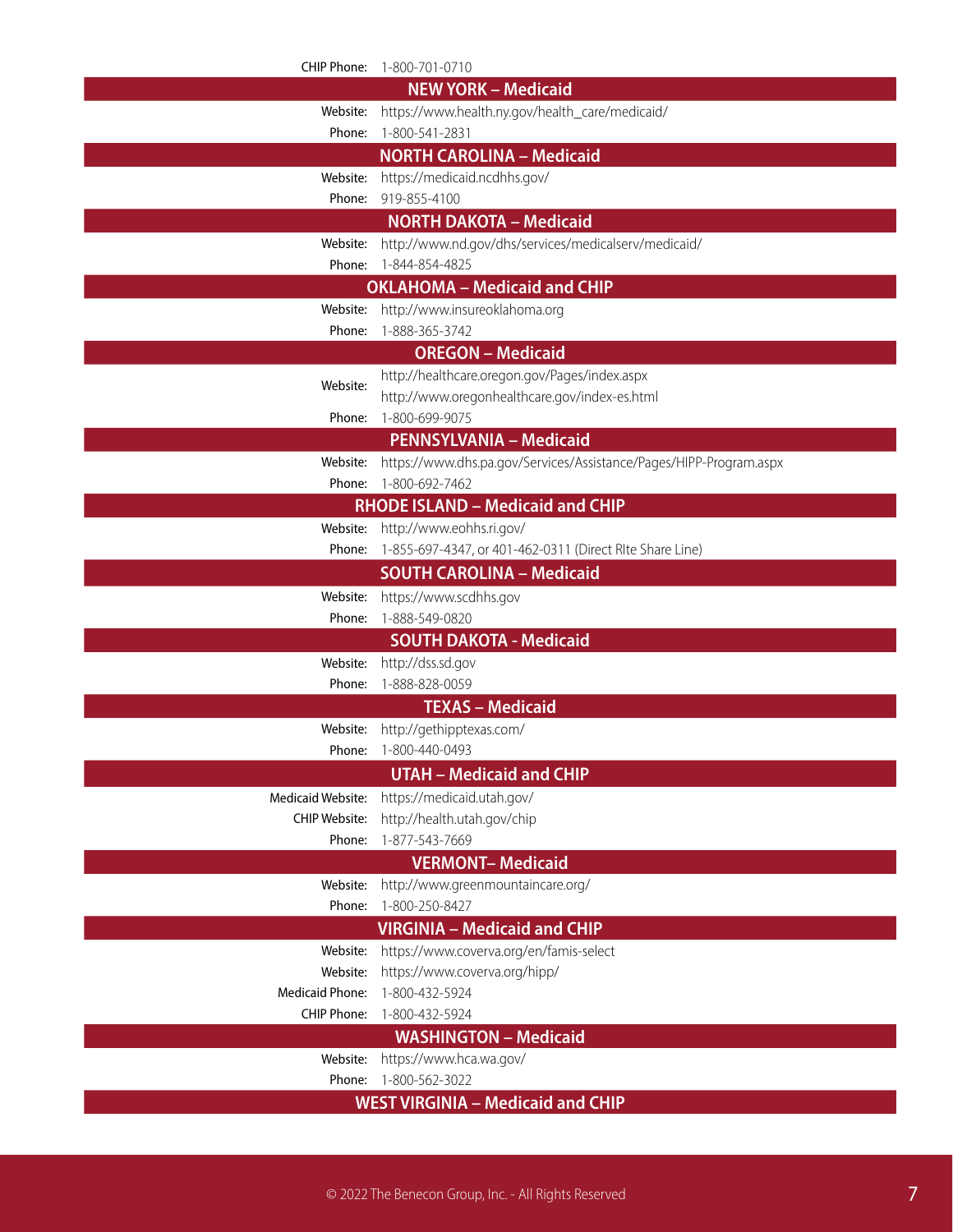|                               | Website: https://dhhr.wv.gov/bms/                                               |  |
|-------------------------------|---------------------------------------------------------------------------------|--|
|                               | Website: http://mywvhipp.com/                                                   |  |
| Medicaid Phone: 304-558-1700  |                                                                                 |  |
|                               | CHIP Toll-free phone: 1-855-MyWVHIPP (1-855-699-8447)                           |  |
| WISCONSIN - Medicaid and CHIP |                                                                                 |  |
|                               | Website: https://www.dhs.wisconsin.gov/badgercareplus/p-10095.htm               |  |
| Phone:                        | 1-800-362-3002                                                                  |  |
| <b>WYOMING - Medicaid</b>     |                                                                                 |  |
|                               | Website: https://health.wyo.gov/healthcarefin/medicaid/programsand-eligibility/ |  |
| Phone:                        | 1-800-251-1269                                                                  |  |

To see if any other states have added a premium assistance program since January 31, 2022, or for more information on special enrollment rights, contact either:

Employee Benefits Security Administration Centers for Medicare & Medicaid Services www.dol.gov/agencies/ebsa www.cms.hhs.gov

### U.S. Department of Labor U.S. Department of Health and Human Services

1-866-444-EBSA (3272) 1-877-267-2323, Menu Option 4, Ext. 61565

### **Paperwork Reduction Act Statement**

According to the Paperwork Reduction Act of 1995 (Pub. L. 104-13) (PRA), no persons are required to respond to a collection of information unless such collection displays a valid Office of Management and Budget (OMB) control number. The Department notes that a Federal agency cannot conduct or sponsor a collection of information unless it is approved by OMB under the PRA, and displays a currently valid OMB control number, and the public is not required to respond to a collection of information unless it displays a currently valid OMB control number. See 44 U.S.C. 3507. Also, notwithstanding any other provisions of law, no person shall be subject to penalty for failing to comply with a collection of information if the collection of information does not display a currently valid OMB control number. See 44 U.S.C. 3512.

The public reporting burden for this collection of information is estimated to average approximately seven minutes per respondent. Interested parties are encouraged to send comments regarding the burden estimate or any other aspect of this collection of information, including suggestions for reducing this burden, to the U.S. Department of Labor, Employee Benefits Security Administration, Office of Policy and Research, Attention: PRA Clearance Officer, 200 Constitution Avenue, N.W., Room N-5718, Washington, DC 20210 or email ebsa.opr@dol.gov and reference the OMB Control Number 1210-0137.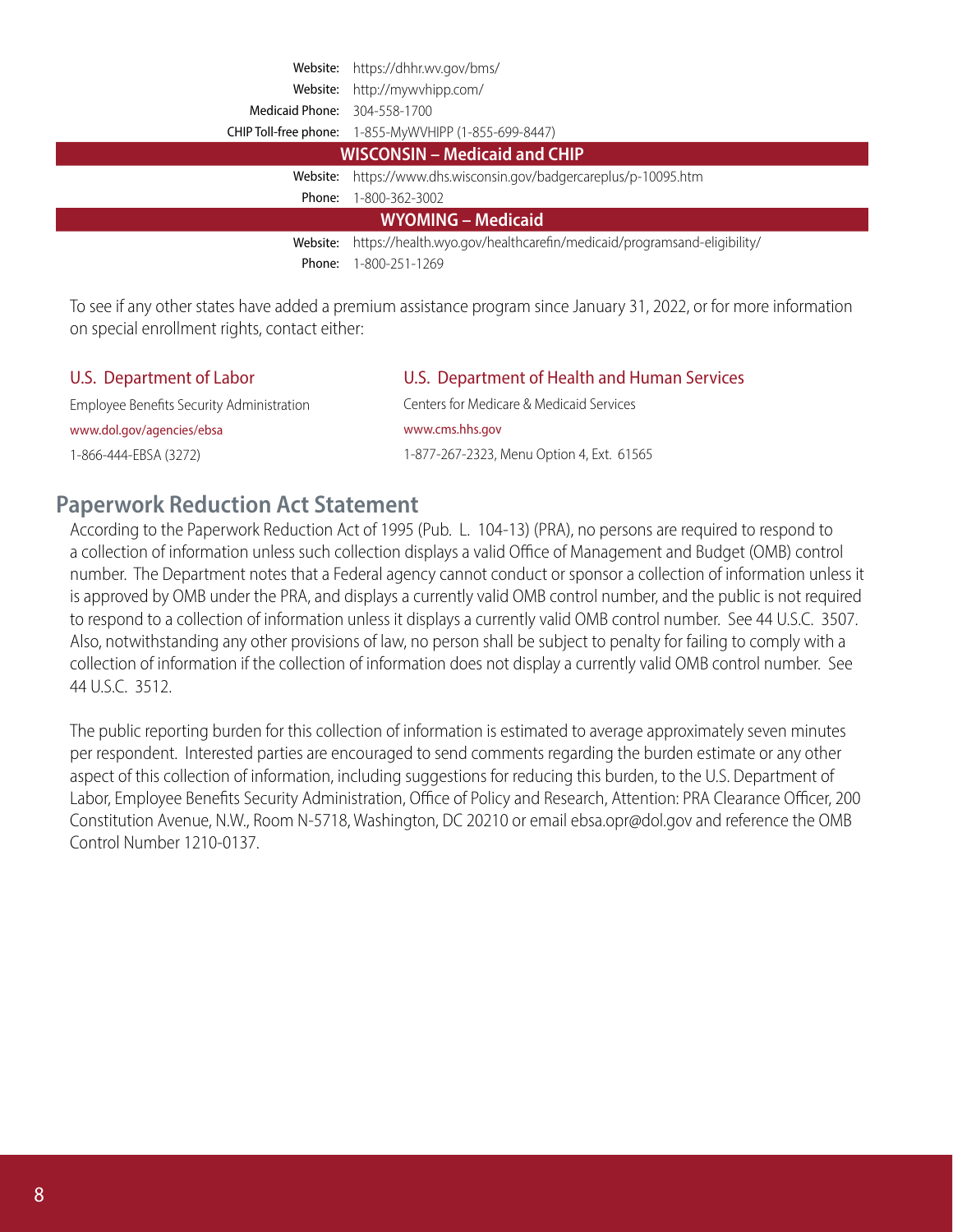### **Medicare Part D Creditable Coverage Disclosure Notice**

### **Important Notice from Albright College About Your Prescription Drug Coverage and Medicare**

Please read this notice carefully and keep it where you can find it. This notice has information about your current prescription drug coverage with Albright College and about your options under Medicare's prescription drug coverage. This information can help you decide whether or not you want to join a Medicare drug plan. If you are considering joining, you should compare your current coverage, including which drugs are covered at what cost, with the coverage and costs of the plans offering Medicare prescription drug coverage in your area. Information about where you can get help to make decisions about your prescription drug coverage is at the end of this notice. There are two important things you need to know about your current coverage and Medicare's prescription drug coverage:

- 1. Medicare prescription drug coverage became available in 2006 to everyone with Medicare. You can get this coverage if you join a Medicare Prescription Drug Plan or join a Medicare Advantage Plan (like an HMO or PPO) that offers prescription drug coverage. All Medicare drug plans provide at least a standard level of coverage set by Medicare. Some plans may also offer more coverage for a higher monthly premium.
- 2. Albright College has determined that the prescription drug coverage offered by Capital Blue Cross is, on average for all plan participants, expected to pay out as much as the standard Medicare prescription drug coverage pays and is therefore considered Creditable Coverage. Because your existing coverage is Creditable Coverage, you can keep this coverage and not pay a higher premium (a penalty) if you later decide to join a Medicare drug plan.

### **When Can You Join A Medicare Drug Plan?**

You can join a Medicare drug plan when you first become eligible for Medicare and each year from October 15 to December 7. However, if you lose your current creditable prescription drug coverage, through no fault of your own, you will also be eligible for a two (2) month Special Enrollment Period (SEP) to join a Medicare drug plan.

### **What Happens To Your Current Coverage If You Decide To Join A Medicare Drug Plan?**

If you decide to join a Medicare drug plan, your current Albright College coverage will not be affected. Please refer to your plan's Benefit Plan Grid for specific prescription drug coverage information.

If you do decide to join a Medicare drug plan and drop your current Albright College coverage, be aware that you and your dependents will be able to get this coverage back.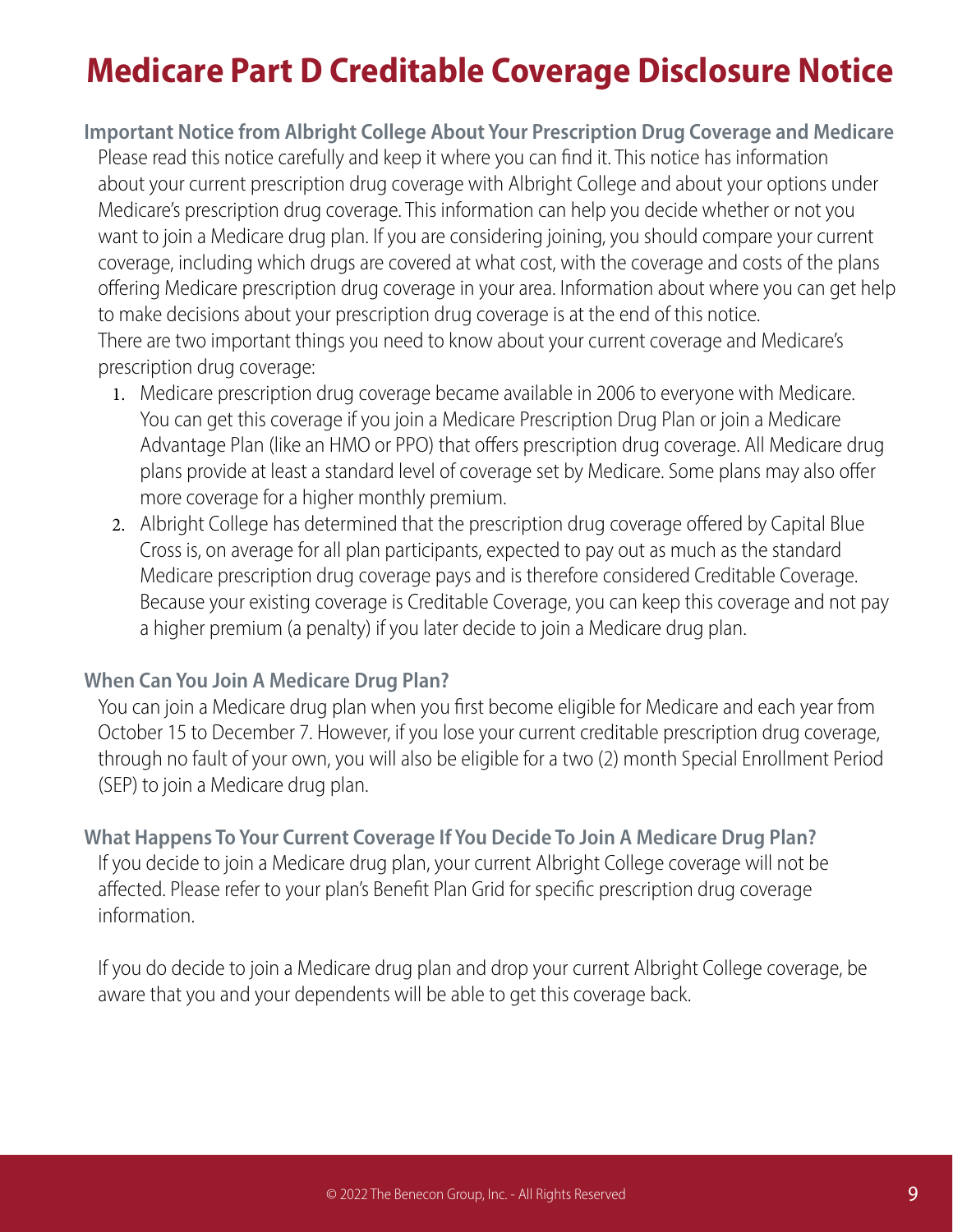

**When Will You Pay a Higher Premium (Penalty) to Join a Medicare Drug Plan?** You should also know that if you drop or lose your coverage with Albright College and don't join a Medicare drug plan within 63 continuous days after your current coverage ends, you may pay a higher premium (a penalty) to join a Medicare drug plan later.

If you go 63 days or longer without creditable prescription drug coverage, your monthly premium may go up by at least 1% of the Medicare base beneficiary premium per month for every month that you did not have that coverage. For example, if you go 19 months without creditable coverage, your premium may consistently be at least 19% higher than the Medicare base beneficiary premium. You may have to pay this higher premium (a penalty) as long as you have Medicare prescription drug coverage. In addition, you may have to wait until the following November to join.

**For More Information About This Notice or Your Current Prescription Drug Coverage** Contact the person listed on the following page for further information. NOTE: You'll get this notice each year. You will also get it before the next period you can join a Medicare drug plan, and if this coverage through the Albright College changes. You also may request a copy of this notice at any time.

**For More Information About Your Options Under Medicare Prescription Drug Coverage** More detailed information about Medicare plans that offer prescription drug coverage is in the "Medicare & You" handbook. You'll get a copy of the handbook in the mail every year from Medicare. You may also be contacted directly by Medicare drug plans.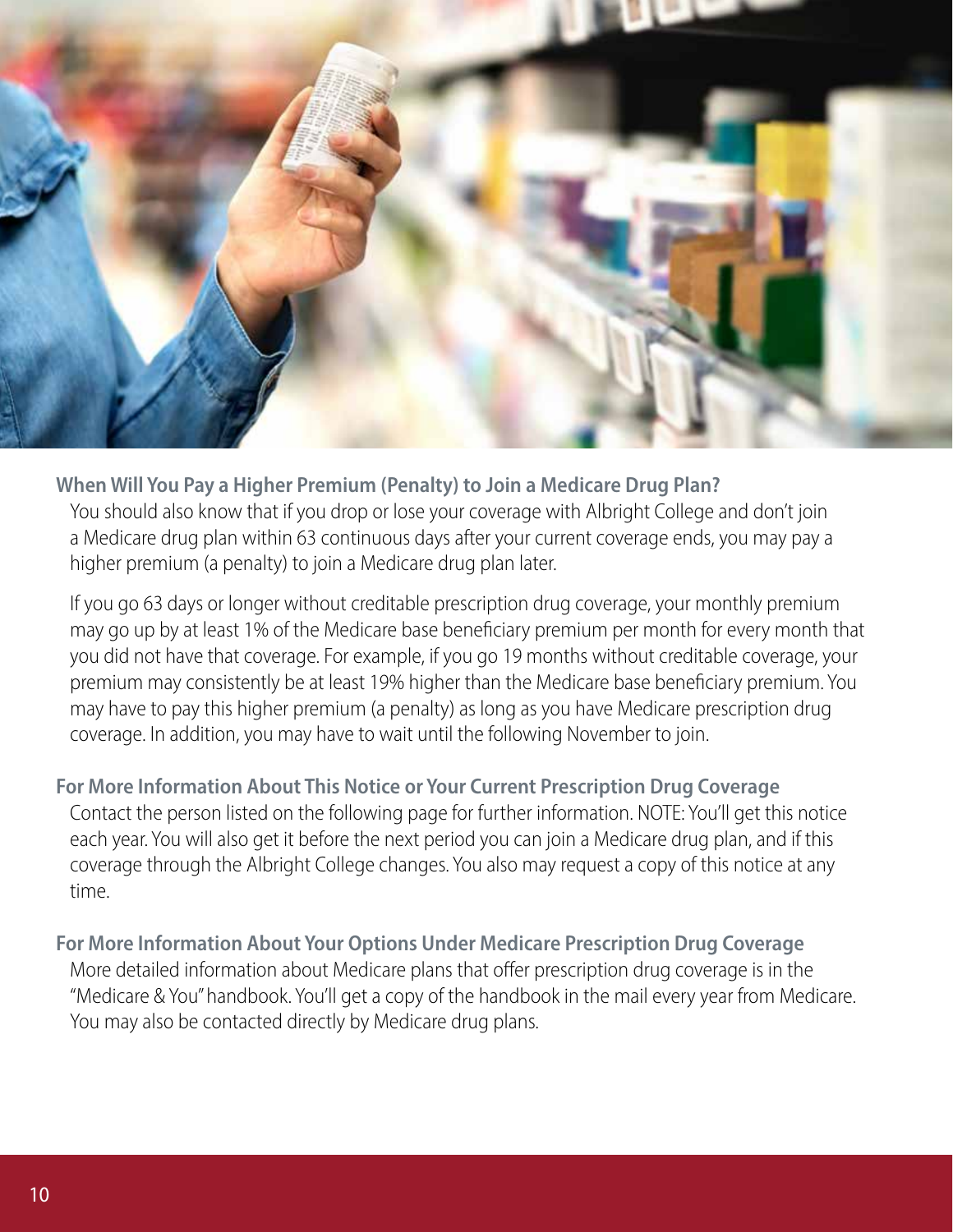

For more information about Medicare prescription drug coverage:

- Visit www.medicare.gov.
- Call your State Health Insurance Assistance Program (see the inside back cover of your copy of the "Medicare & You" handbook for their telephone number) for personalized help.
- Call 1-800-MEDICARE (1-800-633-4227). TTY users should call 1-877-486-2048.

If you have limited income and resources, extra help paying for Medicare prescription drug coverage is available.

For information about this extra help, visit Social Security on the web at www.socialsecurity.gov, or call them at 1-800-772-1213 | (TTY 1-800-325-0778).

|          | <b>Date:</b> 5/2/2022           |
|----------|---------------------------------|
|          | <b>Entity:</b> Albright College |
| Contact: | Manning Smith                   |
|          | Director of Human Resources     |
| Address: | 1621 North 13th Street          |
|          | Reading, PA 19604               |
|          | Phone: (610) 921-7629           |

Remember: Keep this Creditable Coverage notice. If you decide to join one of the Medicare drug plans, you may be required to provide a copy of this notice when you join to show whether or not you have maintained creditable coverage and, therefore, whether or not you are not required to pay a higher premium (a penalty).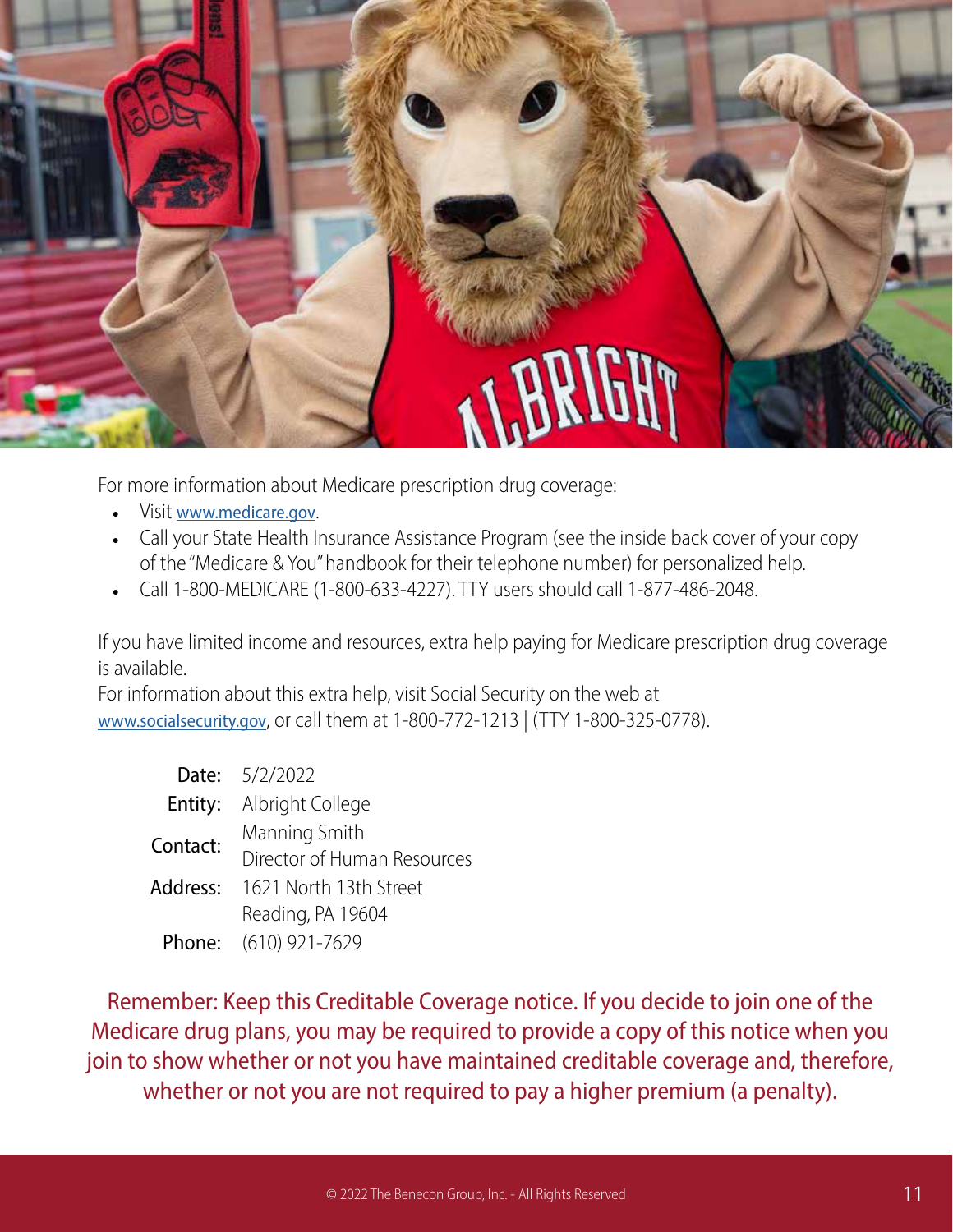

### **Newborns' and Mothers' Health Protection Act**

Group health plans and health insurance issuers generally may not, under Federal law, restrict benefits for any hospital length of stay in connection with childbirth for the mother or newborn child to less than 48 hours following a vaginal delivery, or less than 96 hours following a cesarean section. However, Federal law generally does not prohibit the mother's or newborn's attending provider, after consulting with the mother, from discharging the mother or her newborn earlier than 48 hours (or 96 hours as applicable). In any case, plans and issuers may not, under Federal law, require that a provider obtain authorization from the plan or the issuer for prescribing a length of stay not in excess of 48 hours (or 96 hours).